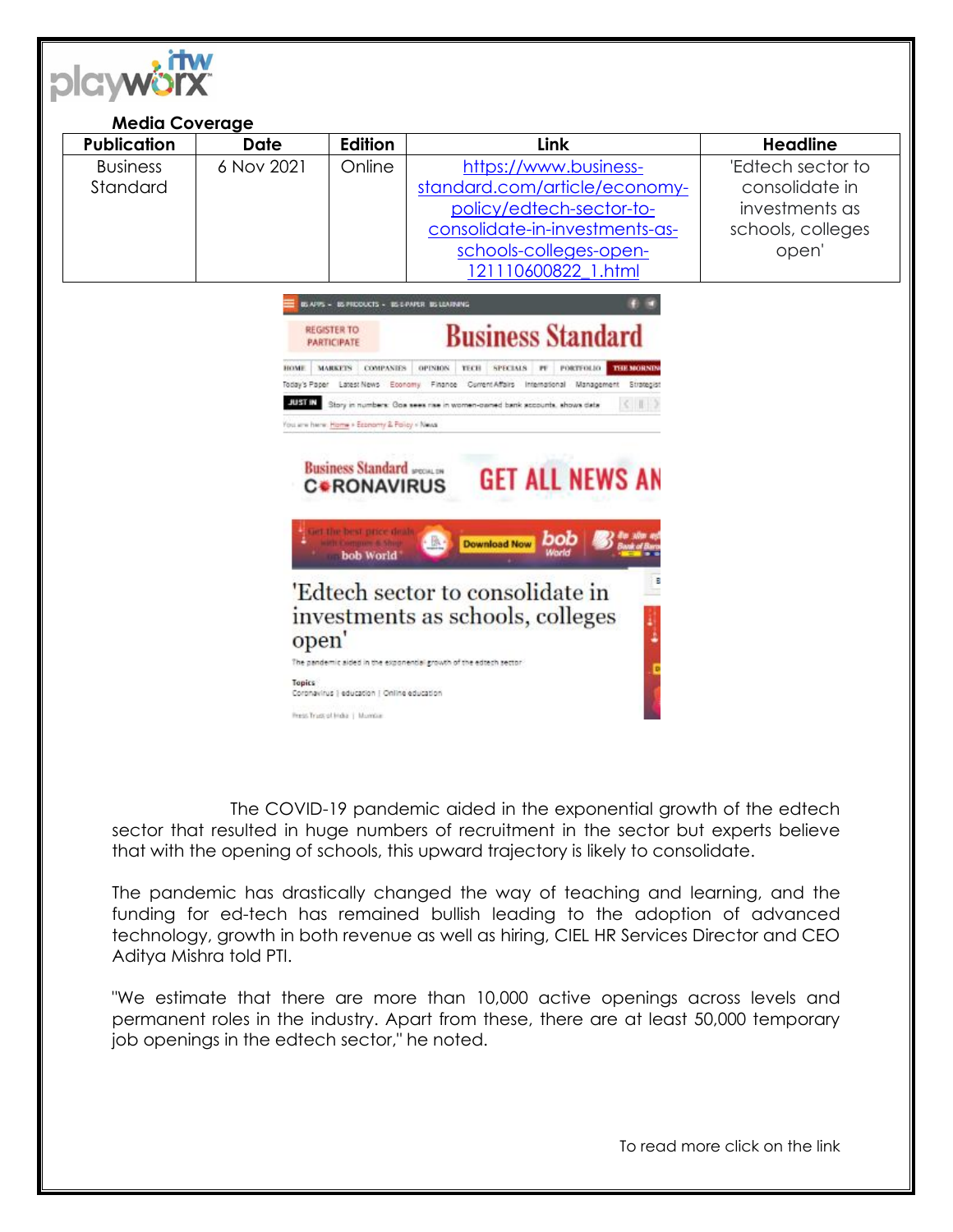

However, the intensity of action in terms of recruitments, investments and new enrolments is expected to come down a bit as the brick-and-mortar model begins to function normally, he said.

"The number of new start-ups in the space will eventually come down. Though the growth rates will decline, the momentum will continue because numerous schools and students are yet to be covered by edtech.

"The new education policy (NEP) will continue to work as a facilitator for the growth of the sector. In the years ahead, we will see consolidation in the industry that will give rise to a few major players for each segment within edtech," he said.

TeamLease Edtech CEO and founder Shantanu Rooj said the Indian edtech sector has attracted huge capital investments and this will continue for the next few years.

Education technology has not only helped maintain continuity for institutions but has also helped them become more efficient and better governed, he noted.

"Most institutions agree that it would be difficult to balance cost, quality and scale without the use of technology," he added.

Rooj also said technology in education has also helped create new products, improve customer satisfaction, brought in personalisation in learning and improved metrics of assessments.

"This is in line with the increased number of users, higher engagement learning and assessments and increasing personalised learning requirements," he added.

Rooj said the ed-tech space in India has witnessed a steady upturn since 2013 with investment and funding increasing 5x times between 2013 and 2016.

However, the COVID-19 pandemic in 2020 proved to be the watershed moment for the edtech industry as a whole, specifically online learning has witnessed a significant rise among both students and professionals, he noted.

"The demand from the industry and institutions for ed-tech and related services has grown by about 140 per cent over the past 14 months.

"Education technology has become mainstream now not only does it support classroom education but has helped create new life forms of education that can help both traditional and employed learners," he said.

Rooj added that edtech has emerged as a growth powerhouse, supporting the economy through investments and new jobs.

"Hiring in the edtech sector has grown to 50-60 per cent compared to pre-COVID-19 times. The various roles that have emerged over the past couple of years would not have existed in the years before.

To read more click on the link